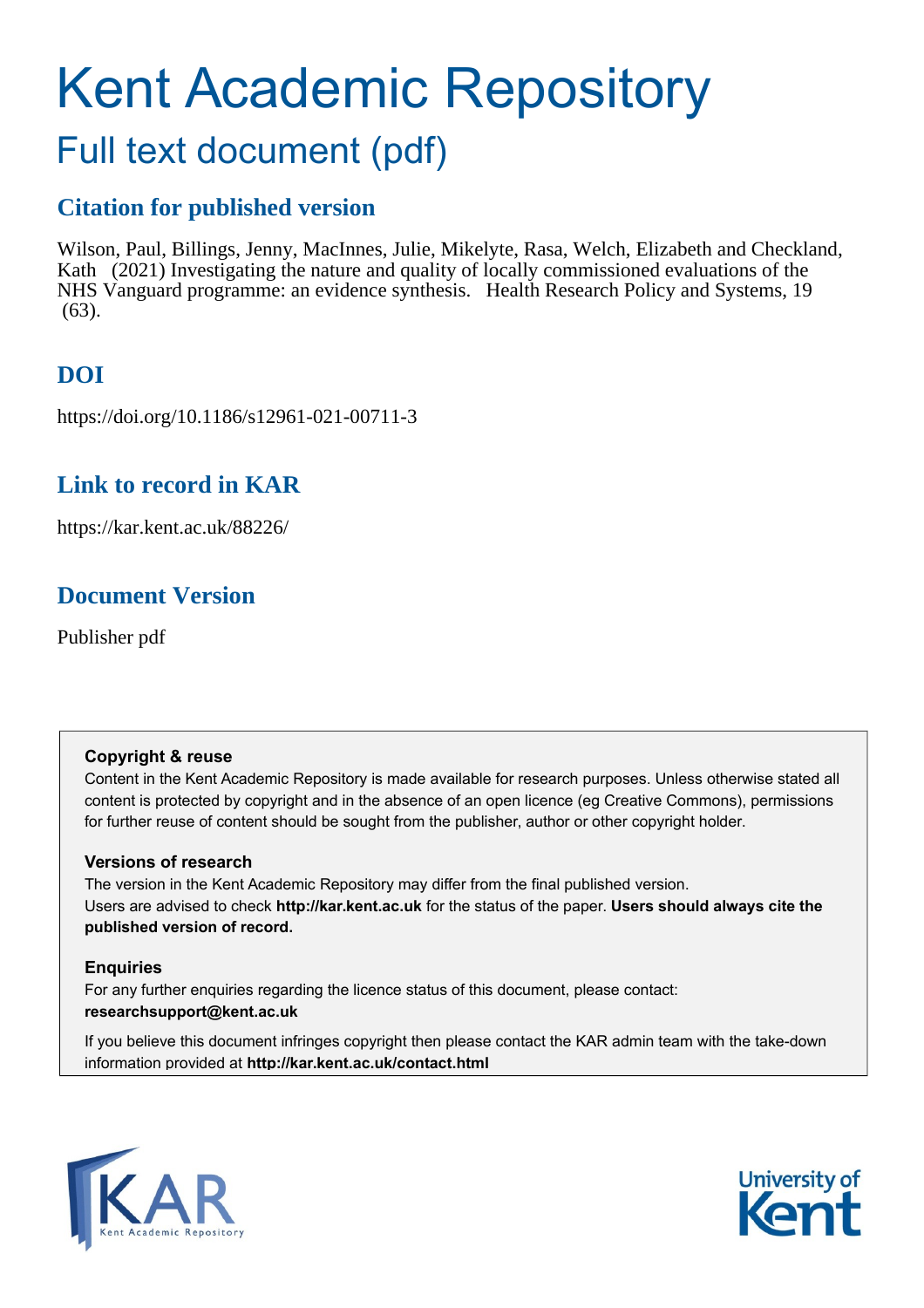## **REVIEW**

## **Open Access**



# Investigating the nature and quality of locally commissioned evaluations of the NHS Vanguard programme: an evidence synthesis

Paul Wilson<sup>1\*</sup><sup>®</sup>[,](http://orcid.org/0000-0002-2657-5780) Jenny Billings<sup>2</sup>, Julie MacInnes<sup>2</sup>, Rasa Mikelyte<sup>2</sup>, Elizabeth Welch<sup>2</sup> and Kath Checkland<sup>1</sup>

### **Abstract**

**Background:** With innovation in service delivery increasingly viewed as crucial to the long-term sustainability of health systems, NHS England launched an ambitious new model of care (Vanguard) programme in 2015. Supported by a £350 million transformation fund, 50 Vanguard sites were to act as pilots for innovation in service delivery, to move quickly to change the way that services were delivered, breaking down barriers between sectors and improving the coordination and delivery of care.

**Methods:** As part of a national evaluation of the Vanguard programme, we conducted an evidence synthesis to assess the nature and quality of locally commissioned evaluations. With access to a secure, online hub used by the Vanguard and other integrated care initiatives, two researchers retrieved any documents from a locally commissioned evaluation for inclusion. All identifed documents were downloaded and logged, and details of the evaluators, questions, methodological approaches and limitations in design and/or reporting were extracted. As included evaluations varied in nature and type, a narrative synthesis was undertaken.

**Results:** We identifed a total of 115 separate reports relating to the locally commissioned evaluations. Five prominent issues relating to evaluation conduct were identifed across included reports: use of logic models, number and type of evaluation questions posed, data sharing and information governance, methodological challenges and evaluation reporting in general. A combination of resource, data and time constraints means that evaluations often attempted to but did not fully address the wide range of questions posed by individual Vanguards.

**Conclusions:** Signifcant investment was made in independent local evaluations of the Vanguard programme by NHS England. This synthesis represents the only comprehensive attempt to capture methodological learning and may serve as a key resource for researchers and policy-makers seeking to understand investigating large-scale system change, both within the NHS and internationally.

PROSPERO (Registration number: CRD42017069282).

**Keywords:** Integrated care, National Health Service, Vanguard, New care models, Evidence synthesis

## **Background**

Globally across health systems there is a drive to roll out innovative models of care that will deliver better value for money and improve the quality of care. For example, in the United States, accountable care organizations have emerged as innovative payment and delivery models that aim to improve the care coordination and quality

\*Correspondence: paul.wilson@manchester.ac.uk

<sup>1</sup> Centre for Primary Care and Health Services Research, University of Manchester, Manchester, UK Full list of author information is available at the end of the article



© The Author(s) 2021. **Open Access** This article is licensed under a Creative Commons Attribution 4.0 International License, which permits use, sharing, adaptation, distribution and reproduction in any medium or format, as long as you give appropriate credit to the original author(s) and the source, provide a link to the Creative Commons licence, and indicate if changes were made. The images or other third party material in this article are included in the article's Creative Commons licence, unless indicated otherwise in a credit line to the material. If material is not included in the article's Creative Commons licence and your intended use is not permitted by statutory regulation or exceeds the permitted use, you will need to obtain permission directly from the copyright holder. To view a copy of this licence, visit [http://creativecommons.org/licenses/by/4.0/.](http://creativecommons.org/licenses/by/4.0/) The Creative Commons Public Domain Dedication waiver ([http://creativeco](http://creativecommons.org/publicdomain/zero/1.0/) [mmons.org/publicdomain/zero/1.0/](http://creativecommons.org/publicdomain/zero/1.0/)) applies to the data made available in this article, unless otherwise stated in a credit line to the data.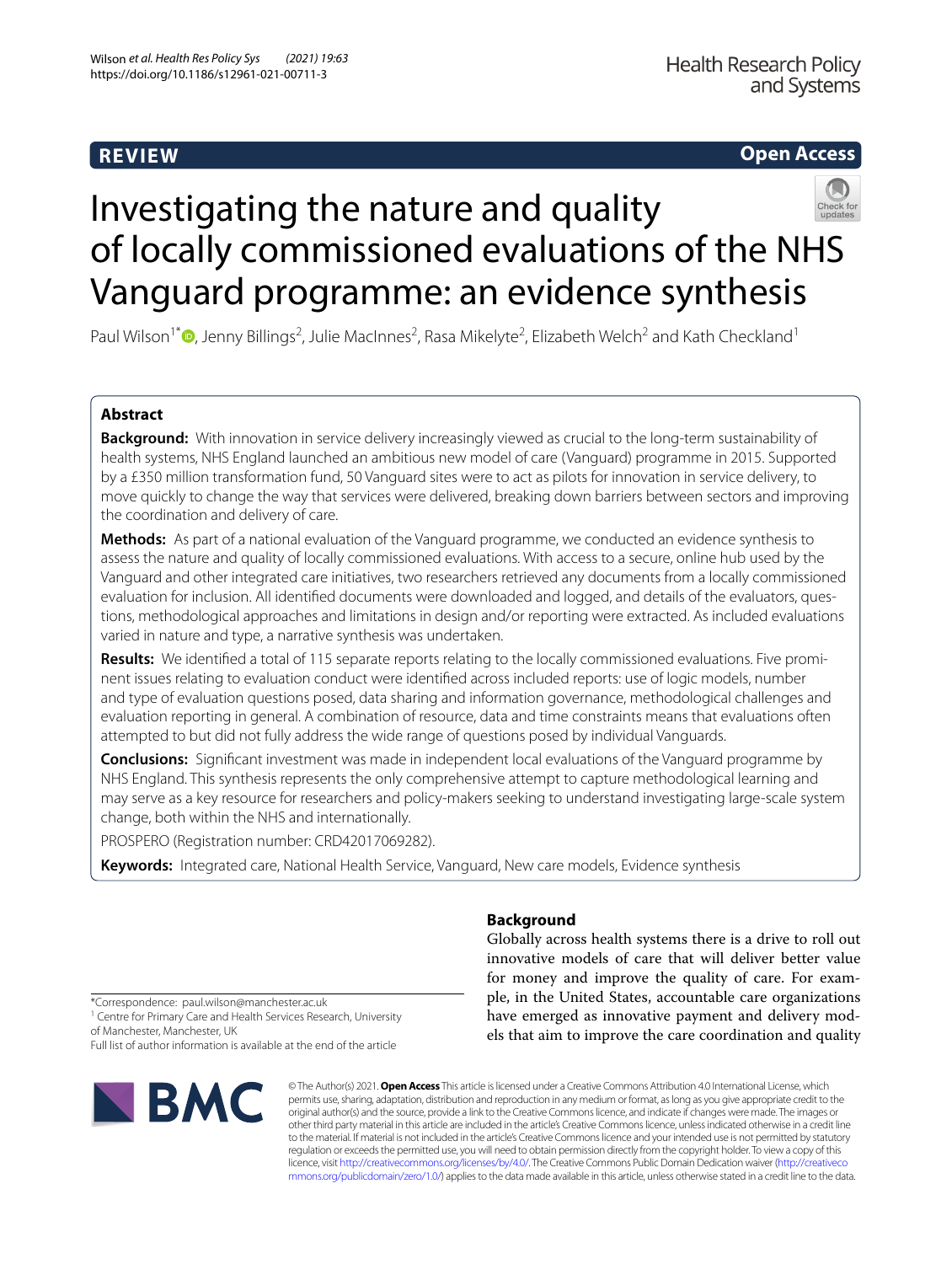whist containing growth in healthcare costs [1]. A review examining integrated payment and delivery models in health and social care identifed 38 schemes across eight countries but found that evidence for impact was weak [2, 3]. No scheme demonstrated sustained reductions in secondary care utilization, though there was some evidence that care could be shifted into the community and access to services could be improved [2]. Regardless, such schemes are increasingly viewed as crucial to the longterm sustainability of health systems, and how best to harness their potential in relation to the National Health Service (NHS) in England remains a concern of health policy [3, 4].

In England, the Health and Social Care Act 2012 made innovation in the provision of health services a statutory duty [5]. Further impetus for major system change was set out in the Five Year Forward View in 2014 which argued that the divide between primary care, secondary care, community services and social care was increasingly a barrier to the personalized and coordinated health services patients need [6].

With innovation in service delivery increasingly viewed as crucial to the long-term sustainability of health systems, NHS England launched the Vanguard programme in 2015 [7, 8]. Fifty Vanguard sites were to act as test beds for multicomponent innovations in service delivery (see Box 1), supported by a £329 million transformation fund from NHS England ([https://www.england.nhs.uk/new](https://www.england.nhs.uk/new-care-models/about/)[care-models/about/\)](https://www.england.nhs.uk/new-care-models/about/). NHS England also spent another £60 million supporting and monitoring the progress of Vanguards [9].

The overarching goal of the Vanguard programme was to enable local health economies to move quickly to change the way that services are delivered, breaking down barriers between sectors and improving the coordination and delivery of care. It is intended that the new models of care will improve: population health and wellbeing; quality and equality of care; and the overall health and care system efficiency. Five "new care models" were established (see Box 1).

The Vanguard programme represented a novel approach to NHS change and development. With no central blueprint for change, local Vanguards were intended to be locally driven test beds but ones that would be supported to transform their services and sustain the anticipated benefts over time. A national programme of support, costing  $£60$  million over 3 years  $[9]$ , sought to bring local teams together to share ideas, experiences and solutions to problems encountered.

The national support package was intended to accelerate implementation and to maximize the opportunities for spread [9]. Each Vanguard site received funding and support to move quickly to establish new ways of working. This included support to develop a "logic model" to guide initial development and provide a framework for describing the underlying assumptions between the proposed change(s) and the desired outcomes. In addition, NHS England allocated around £10 million to individual Vanguards to procure and fund a local evaluation from an independent evaluation  $partner(s)$ . The expectation for local evaluation was that it would complement national interrogation of outcome metrics by examining the delivery of each Vanguard's activities in depth [10, 11]. It was anticipated that local evaluations would:

- Capture and evaluate the transformation changes delivered by the Vanguards appropriately. Alongside knowing whether things have changed (through outcome metrics), it is important we understand how, and in what context, the changes have occurred.
- Understand the "reach" of the Vanguard locally. With this in mind, it is important to include output data such as the number of patients afected by changes made.
- Feed the information gathered into ongoing, onthe-ground delivery, so that services are continually improved.
- Share the learning gathered between the Vanguards and more widely, to promote replicability and scale up. Doing so will also help to ensure that we tackle any barriers/issues collectively, for the beneft of the whole.
- Embed a culture of evaluation and knowledge sharing within the Vanguard.

As part of the national evaluation of the New Models of Care Vanguard programme in England, we have conducted an evidence synthesis of the nature and quality of locally commissioned evaluations relating to three Vanguard types. These were enhanced health in care homes, the primary and acute care systems (PACS) and the multispecialty community providers (MCPs). Funding from NHS England for local evaluations amounted to around £7 million for these three types. Our synthesis focuses on describing what was commissioned and the methodological quality and completeness of reporting of each local evaluation.

#### **Box 1. NHS Vanguard new care model types**

Integrated primary and acute care systems (PACS): Nine sites joining up general practice, hospital, community and mental health services

Enhanced health in care homes: Six sites offering older people better, joined-up health, care and rehabilitation services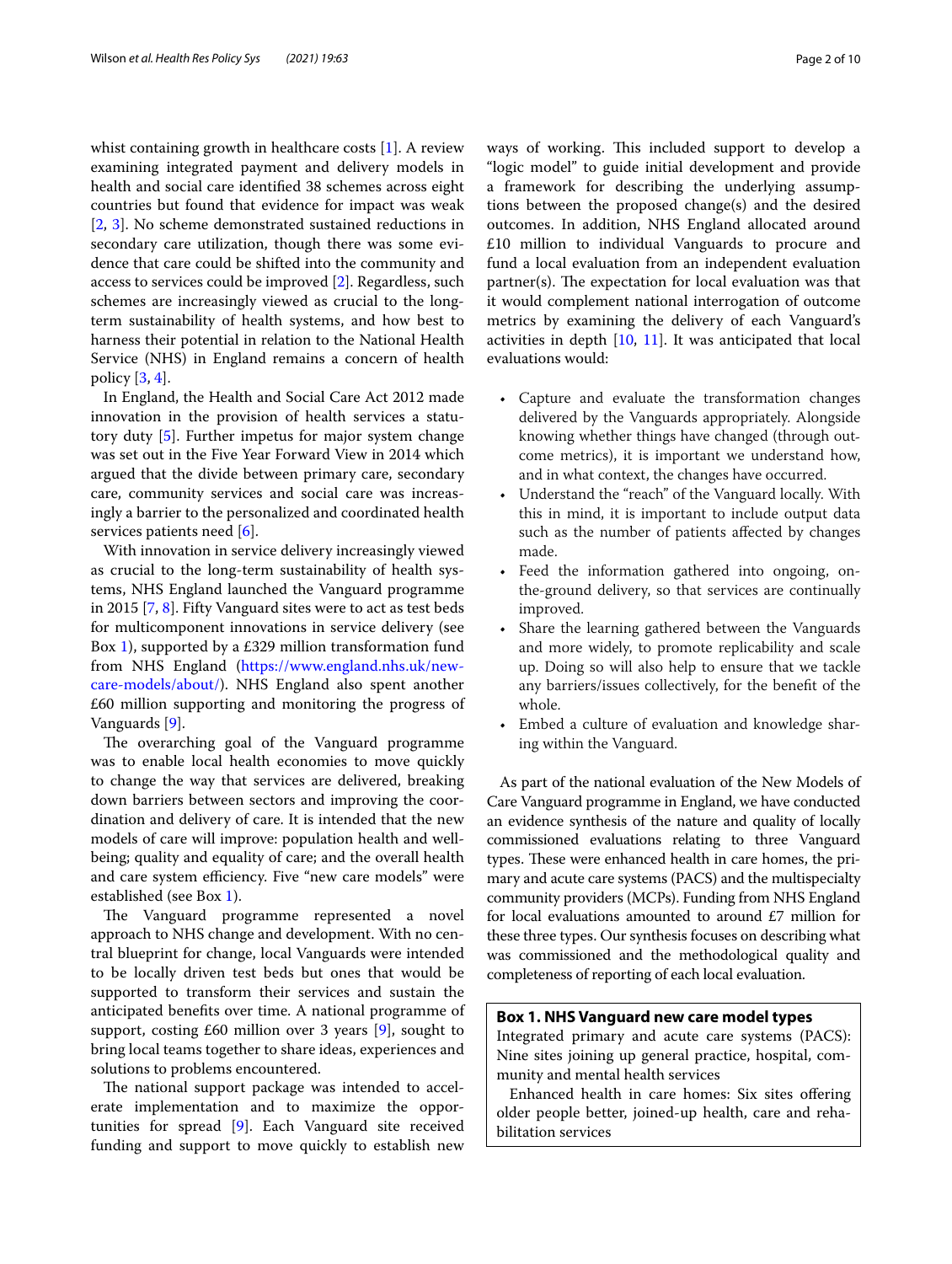Multispecialty community providers (MCPs): Fourteen sites focused on moving specialist outpatient and ambulatory care out of hospitals into the community

Urgent and emergency care: Eight sites developing new approaches to simplify and improve the coordination of services and reduce pressure on emergency departments

Acute care collaborations: Thirteen sites that link together local hospitals to improve their clinical and fnancial viability

#### **Methods**

The review protocol was registered in PROSPERO (Registration number: CRD42017069282).

#### **Data sources and searches**

In 2016, NHS England invested in the FutureNHS collaboration platform (Kahootz), a secure, online hub for the Vanguard and other integrated care initiatives. The platform was implemented as a direct response from Vanguards and other models of care for a place to work together more collaboratively. The repository was designated as the means by which Vanguards could store, share and access key documents in one central hub. Through this platform, registered users are able to access relevant information, documents and evaluation reports related to the Vanguard programme. Because of this, traditional review search strategies were not deemed necessary for the purpose of this synthesis.

Two researchers accessed Kahootz every month from June 2017 to September 2018 to search for documents relevant to the synthesis. At the start of 2018, the NHS England evaluation team had provided a spreadsheet of anticipated dates for the delivery of fnal evaluation reports which indicated most were expected to be delivered between April and June 2018. In September 2018, a cross-check of downloaded/extracted documents with the local evaluation deliverables spreadsheet revealed that a number of fnal reports were outstanding. Access to a shared folder on a restricted area of Kahootz was then given to the team by NHS England, and all available fnal reports and documents were downloaded. Any reports that may have been received after September 2018 are not included in the synthesis. In addition, to Kahootz, we also searched for eligible evaluation reports on Vanguard and named evaluator websites. Additional reports were received from local evaluation teams. All identifed documents were downloaded, logged and stored in folders on a secure shared drive.

#### **Study selection**

Any report or slide set from a locally commissioned evaluation of a Vanguard was eligible for inclusion. As our focus was on locally commissioned evaluations of Vanguards, any other external or national evaluations such as those conducted by the Health Foundation Improvement Analytics Unit were excluded from the review.

#### **Data extraction and quality assessment**

For each identifed evaluation, details of the evaluators, questions, methodological approaches and limitations in design and/or reporting were extracted and assessed by one researcher and checked by a second. Many Vanguards commissioned diferent evaluations to answer diferent questions. As there is no defnitive checklist for assessing the quality of mixed methods evaluations, we adapted a set of quality questions originally proposed by O'Cathain et al. to assess the quality of mixed methods studies in health services research [12]. In the original development work for the checklist framework, the main quality issues identifed were a lack of transparency for the mixed methods aspects of the studies and the individual components. It is now widely recognized that reporting is an important marker of quality [13], and underreporting can seriously distort the available evidence, compromise its usefulness and reliability, and may also mislead [13]. We used these questions as a guide to assess the overall approach to local evaluation taken in each Vanguard, including the appropriateness of the design, the transparency of reporting of the quantitative and qualitative components, and the extent which what was planned was delivered. The questions are:

- Is the quantitative component feasible?
- Is the qualitative component feasible?
- Is the mixed methods design feasible?
- Have both qualitative and quantitative components been completed?
- Were some quantitative methods planned but not executed?
- Were some qualitative methods planned but not executed?
- Did the mixed methods design work in practice?

#### **Method of synthesis**

As the included evaluations were largely mixed methods with variation in the nature and type of quantitative, qualitative and cost components, we performed a narrative synthesis of the evidence. Consistent with an integrative approach to synthesizing evidence, this narrative synthesis aimed to present a descriptive summary of the nature, type and general quality of evaluations within, and then to generate, across Vanguard types, a number of themes relevant to the aims of this review. An iterative process of adaptation and refnement was undertaken by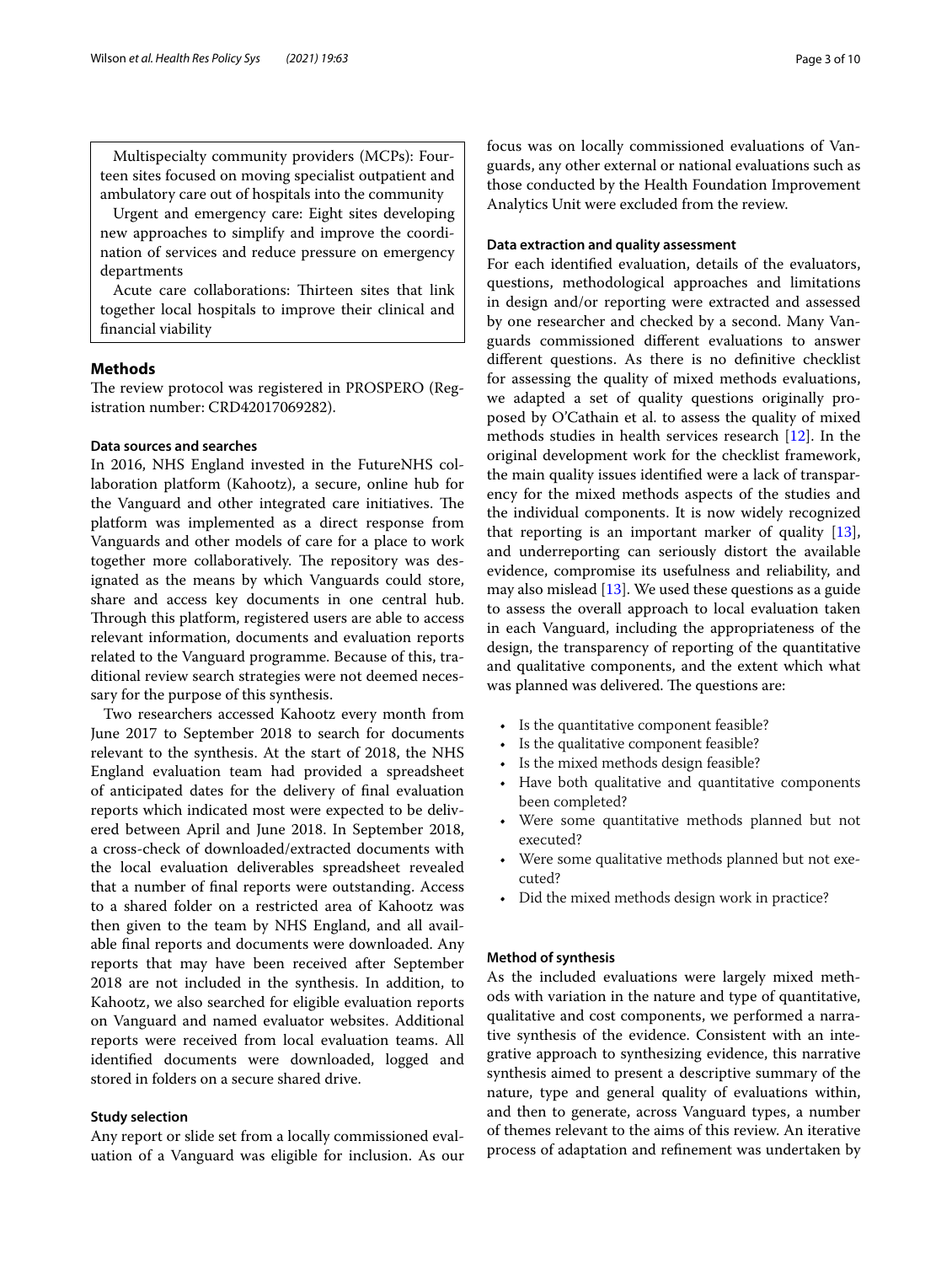two researchers to generate initial themes. Themes were then discussed with the wider research team, refned and sense-checked against themes generated from the qualitative exploration of the experiences of evaluation leads undertaken as part of Work Package 1 of this national programme evaluation  $[14, 15]$ . This work conducted in parallel with the synthesis highlighted a number of challenges including perceived expectations, data access, availability and quality and evaluative timescales.

#### **Results**

#### **Nature of local evaluations**

We identifed 115 local evaluation reports that were eligible for inclusion in this review. Thirty-two reports related to the local evaluations of the six enhanced health in care homes Vanguards. Each local evaluation is presented descriptively in Additional file 1 with any limitations in design and/or reporting highlighted. A total of 37 separate reports relating to the local evaluations of seven PACS Vanguards (19 of which were from North East Hampshire and Farnham) are presented in Additional fle 2. Two Vanguards, Wirral and Salford, did not commission local evaluations via the new care models programme. Additional fle 3 presents 46 separate reports relating to the local evaluations of nine MCP Vanguards. No local evaluations were commissioned by Calderdale or Lakeside Vanguards. Stockport did not receive evaluation funding as part of the new care models programme. Again, any limitations in design and/or reporting are highlighted. No reports were available for Fylde Coast or West Cheshire.

In addition to commissioning their own local activity, the fve North East Vanguards (Gateshead [Enhanced Health in Care Homes], North East Urgent and Emergency Care Network [Urgent and Emergency Care Vanguard], Sunderland [MCP], Northumbria Foundation Group [Acute Care Collaboration Vanguard], Northumberland [PACS]), in collaboration with North East Commissioning Support, pooled resources to commission a regional evaluation. This evaluation was to explore regional implementation and aimed to identify key barriers and enablers and aspects of system transformation that could be shared across all Vanguard sites and which may be of wider interest to other regions in England. Details are presented in the Gateshead, Sunderland and Northumberland sections of Additional fle 1, Additional fle 2 and Additional fle 3, respectively.

#### **Synthesis of fndings**

Five prominent issues relating to evaluation conduct were identifed across included reports: use of logic models, number and type of evaluation questions posed, data sharing and information governance, methodological challenges and evaluation reporting in general. We describe each of these issues in turn.

#### **Use of logic models**

All Vanguards were supported to produce logic models; a requirement of their funding in year 1 only. Logic models were to describe the anticipated inputs, outputs and impacts of the care model proposed. However, these proposed impacts are only partially refected in the research questions proposed by the local evaluations. In the enhanced care home evaluations, only two (Nottingham and Sutton) explicitly reference logic models as part of their evaluation plans, with a third (Wakefeld) including its logic model as an appendix. For PACS, only Morecambe Bay evaluators explicitly and consistently refer back to the logic model. In doing so, they emphasized a disconnect between what was specifed and then actually delivered and highlight an apparent lack of a consensus on the ground in terms of what the Vanguard outcomes should be. Mid Notts stated that their evaluation sought to identify what impact the Vanguard programme was having on the outcomes outlined in the logic model, but this is not explicitly carried through to the fndings. North East Hampshire and Farnham include the logic model as an appendix and state that where possible, logic models were used to develop the service evaluations conducted. For MCPs, the evaluators of Birmingham and Sandwell, Better Local Care (S Hampshire) and Principia all include reviews of Vanguard logic models as part of an analysis of programme documentation. Principia's baseline assessment did fag up the need to continually update the Vanguard logic model and delivery plan to refect the evolution of the programme, but whether this actually happened in the proposed phase 2 of the evaluation is unclear (as no detail on phase 2 is reported).

No other local evaluations either mentioned or related emergent fndings back to the original logic model of the Vanguard. Logic models appear to have been used as a sense-making tool for initial programme development and not as an evaluative framework to assess whether the planned inputs and activities of each care model did lead to the anticipated outcomes. Any potential value to the evaluation process and as an ongoing programme management and improvement tool is not apparent in evaluation reports overall.

#### **Evaluation questions**

Most Vanguards posed multiple questions to be addressed by the evaluator, and across the included evaluations we identifed 184 evaluation questions across the Vanguards that commissioned local evaluators (see Additional file  $4$ ). The way many questions were framed was similar to those posed in the generic commissioning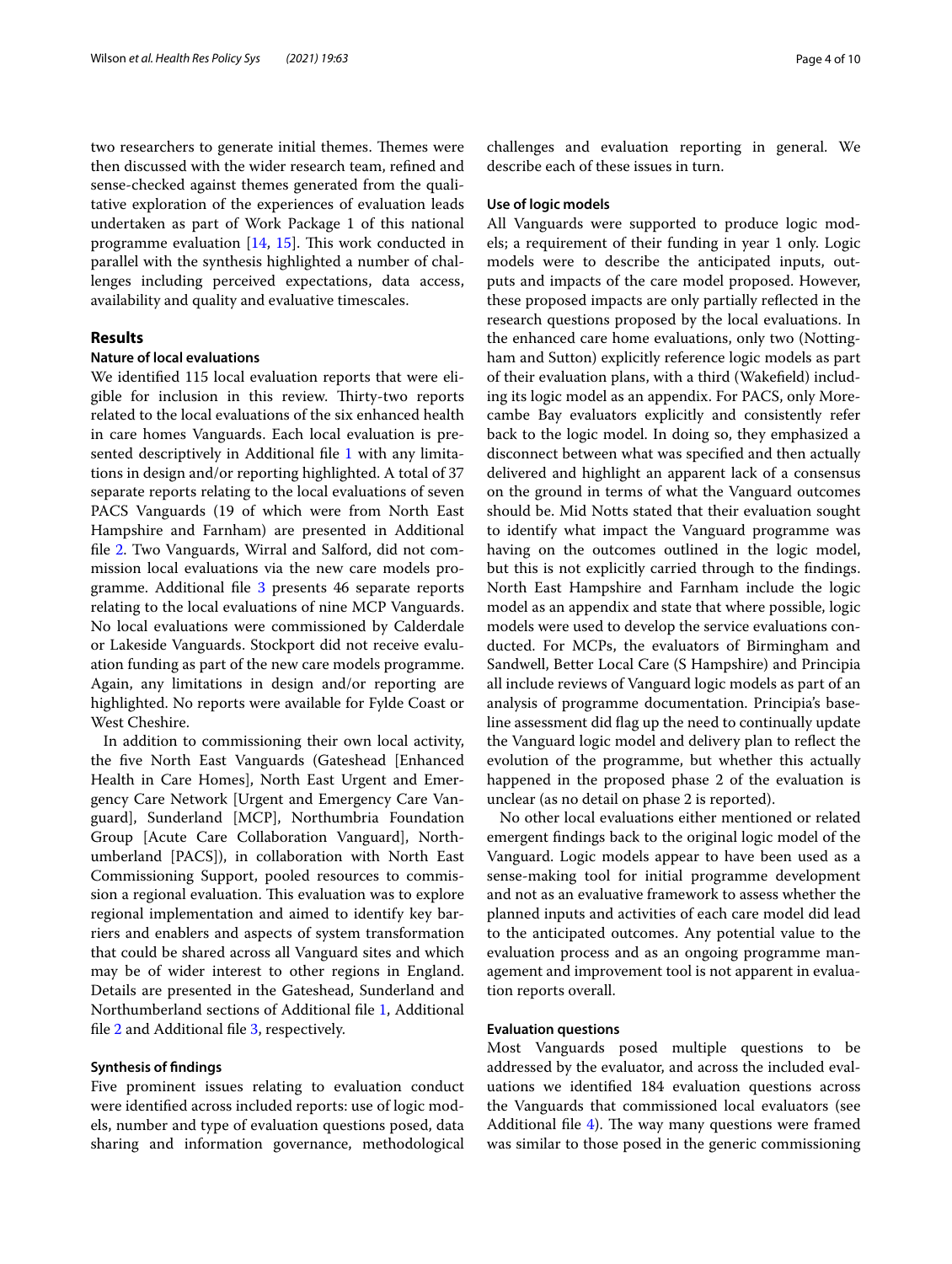guidance circulated by NHS England. As a consequence, many questions lacked specifcity and did not directly address key components of each Vanguard as espoused in the locally developed logic models. While many of the evaluations appear to address the research questions stated in the original commissioning briefs, others do not. Whilst some lack of consistency can be attributed to the iterative and formative nature of the evaluations conducted, with others it is less clear why there has been deviation from the original intentions. Some evaluation reports stated that they were addressing specifc questions and then did not explicitly do so.

#### **Data sharing and other information governance issues**

Despite significant efforts on the part of evaluators, a lack of data-sharing agreements and information governance procedures appear to have been signifcant barriers to data access and to the conduct of outcome analyses. Where data-sharing agreements were lacking and or there were data access issues, this signifcantly curtailed outcome analyses. For example, for the enhanced care home Vanguard Airedale, the initial local evaluation team was not able to access project metrics or routine service utilization or outcome data at all within the evaluation time frame. The evaluation team did, however, support the Vanguard in its Data Access Request Service application to NHS Digital. In the PACS, Harrogate, Isle of Wight and South Somerset all had difficulty accessing routine data, with a lack of data-sharing agreements and information governance constituting signifcant barriers to access. The challenge of obtaining data-sharing agreements was so signifcant for South Somerset that the evaluator was unable to undertake the quantitative analysis within the evaluation time frame. The activity analysis planned by Isle of Wight was not done, as they were unable to obtain a data-sharing agreement for analysis of social care data. Other data challenges included an absence of patient-level data for Morecambe Bay and Harrogate's unsuccessful attempts to capture key servicelevel data. For the MCPs, signifcant data-sharing and information governance issues were experienced by the South Hampshire evaluators; local General Data Protection Regulation (GDPR) interpretation meant that Secondary Uses Service (SUS) data was unavailable to the evaluation team. Other data challenges included access to general practitioner (GP) appointment data on a borough-wide basis for Tower Hamlets, and Encompass was unable to link service user-level data to analyse the impact of the community hubs.

#### **Methodological challenges**

Most Vanguards posed evaluation questions which to be addressed would necessitate qualitative, quantitative and economic methods. This is reflected in the approaches taken by the evaluators. For example, all care home evaluations were planned as mixed methods evaluations or perhaps more accurately, planned to utilize a mix of methods. More so than the PACS or MCP Vanguards, the care home Vanguards all involved the rollout/spread of defned interventions. Given this, there was an opportunity to generate generalizable knowledge through the conduct of natural experiments that evaluated the longitudinal efects of intervention implementation. Only the regional funded evaluation of the fve North East Vanguards attempted a quasi-experimental design in the form of interrupted time series (ITS). Instead, evaluations largely focused on describing the implementation context and the organization and delivery of care as it changed, conducting "before and after" outcome analyses on specifed utilization and performance metrics and made attempts to capture stakeholder refections and experiences of the Vanguard.

With quantitative evaluation, the pursuit of the counterfactual proved challenging with most struggling to create meaningful comparators. In the enhanced care homes, one particular issue was the identifcation of care home residents themselves. As care homes do not have a unique reference number, analyses used the postcode of the care home as a proxy indicator to identify residents and their associated outcomes. Doing so increased the risk of bias in terms of overestimation of the impact on outcomes as data may include non-care home residents (who could be subject to other confounders) who share a postcode. Sutton evaluators were unable to include a comparator as originally planned and instead devised a weighting approach to enable comparison across care homes. Although this approach was novel and would have provided some insight into impact for the local audience, it lacks external validity and has limited generalizability. In the PACS, Harrogate evaluators failed to create a meaningful comparator for any of their planned analyses. North East Hampshire and Farnham, Isle of Wight and Morecambe Bay also did not appear to have attempted comparative evaluation, opting instead for before and after activity analyses. For MCPs, Sunderland and West Wakefeld do not appear to have been attempted comparative evaluations. Principia planned to compare local activity against national trends, but no report is available of that phase. Encompass evaluators stated that resources needed to generate a sufficiently meaningful comparator were beyond the resources and time frame set for the evaluation.

Where local sources of routine data have been available, completeness and accuracy of data sets has been a signifcant issue. In several instances, secondary analyses were constrained by time required for data cleaning and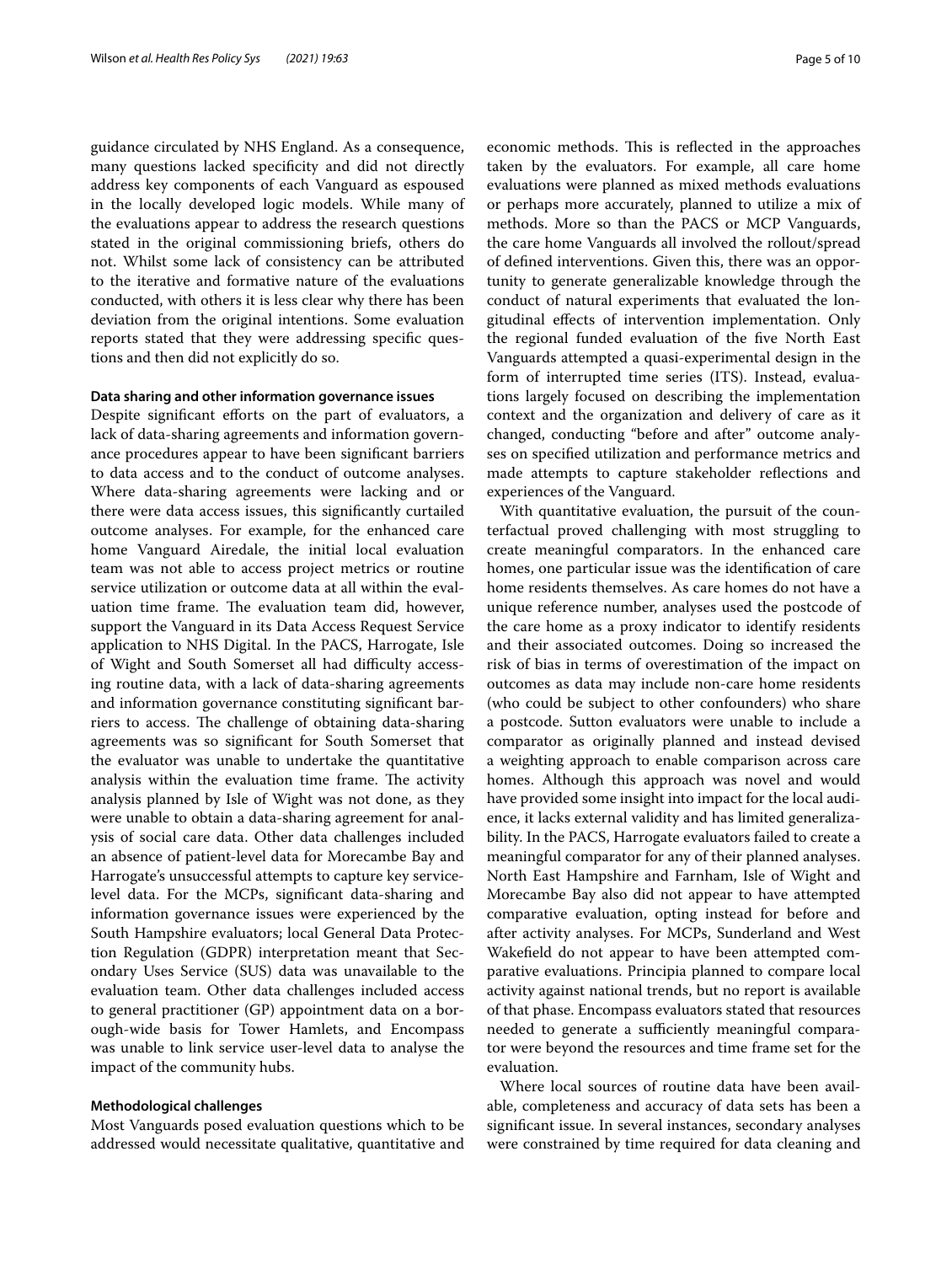accounting for missing data. Four of the PACS vanguards (Isle of Wight, Morecambe Bay, Northumberland and South Somerset) planned economic analyses that were subsequently not realized.

With the qualitative components of evaluations, many evaluators appear to have experienced some challenges in engaging participation from patients, service users and indeed staf with low numbers of interviews and survey response rates a feature across evaluations (indeed where numbers are reported). Good qualitative research offers explanatory power and nuanced insight  $[16–18]$ . The qualitative aspects are largely descriptive lists with no real attempt to theorize, generate themes or to integrate findings with other data sources. There are some instances where evaluators describe use of specifc approaches such as normalization process theory, but without more detailed reporting it was difficult to gauge whether these approaches were really applied beyond the superfcial. Planned sampling methods and sizes, the approaches taken, nonparticipation rates and methods of analysis are all not well reported across evaluations.

#### **Reporting**

No standardized reporting requirements were proposed at the outset of the Vanguard programme, and as a consequence, many of the local evaluation reports are lengthy and challenging to navigate. Lack of standardized reporting makes it difficult to identify the methods used, and fndings are often not linked back to the original research questions proposed. For the quantitative components, detail is often lacking on the planned statistical approach for analysis, though this is often implicit in the presentation of results. As mentioned above, the qualitative aspects of many evaluations are often very poorly reported, making it difficult to assess execution. Sutton, Harrogate, Morecambe Bay, Dudley, Encompass and the regional North East evaluation are all clearly reported evaluations. Morecambe Bay does attempt to relate fndings to the original intentions of the Vanguard. Harrogate's evaluation, although severely curtailed, does attempt to situate tentative fndings in relation to some existing evidence for intermediate care and integrated services. Encompass is one of the few evaluations to employ a theoretical framework (evidence integration triangle) and undertakes an overarching synthesis that explicitly relates back to the research questions originally posed.

#### **Assessing the success of execution of local evaluations**

Tables 1, 2 and 3 present a summary of our assessment of the success of execution of each local evaluation by Vanguard type. We have used the questions posed by O'Cathain et al.  $[12]$  to assess the appropriateness of design, transparency of reporting of the quantitative

**Table 1** Assessment of the success of execution of local evaluations for the enhanced care home Vanguards (adapted from O'Cathain et al. [12])

|                                             | Airedale | Gateshead | <b>Herts</b> | <b>Notts</b> | Sutton  | Wakefield |
|---------------------------------------------|----------|-----------|--------------|--------------|---------|-----------|
| Quantitative component feasible?            | No       | Yes       | No           | Yes          | Yes     | No        |
| Qualitative component feasible?             | Yes      | Yes       | Yes          | Yes          | Yes     | Yes       |
| Mixed methods design feasible?              | No       | Yes       | No           | Yes          | Yes     | No        |
| Have both components been completed?        | No       | Yes       | No           | Unclear      | Yes     | No        |
| Quantitative methods planned, not executed? | Yes      | Yes       | Yes          | Unclear      | Yes     | Yes       |
| Qualitative methods planned, not executed?  | Yes      | <b>No</b> | No           | Unclear      | Unclear | No        |
| Did mixed methods design work in practice?  | No       | Yes       | No           | Unclear      | Yes     | No        |

| Table 2 Assessment of the success of execution of local evaluations for PACS Vanguards (adapted from O'Cathain et al. [12]) |
|-----------------------------------------------------------------------------------------------------------------------------|
|-----------------------------------------------------------------------------------------------------------------------------|

|                                             | Harrogate | NE Hants | loW | Morecambe | Northumb | Mid Notts | S Somerset |
|---------------------------------------------|-----------|----------|-----|-----------|----------|-----------|------------|
| Quantitative component feasible?            | Yes       | Yes      | Yes | Yes       | Yes      | Yes       | <b>No</b>  |
| Qualitative component feasible?             | Yes       | Yes      | Yes | Yes       | Yes      | Yes       | Yes        |
| Mixed methods design feasible?              | Yes       | Yes      | Yes | Yes       | Yes      | Yes       | <b>No</b>  |
| Have both components been completed?        | <b>No</b> | Yes      | Νo  | <b>No</b> | Yes      | Yes       | <b>No</b>  |
| Quantitative methods planned, not executed? | Yes       | No       | Yes | Yes       | Yes      | Unclear   | Yes        |
| Qualitative methods planned, not executed?  | Yes       | No       | Yes | Yes       | No       | Unclear   | Yes        |
| Did mixed methods design work in practice?  | No        | No       | No  | Yes       | Yes      | Nο        | No         |
|                                             |           |          |     |           |          |           |            |

No local evaluations commissioned by Salford or Wirral Vanguards via the new care models programme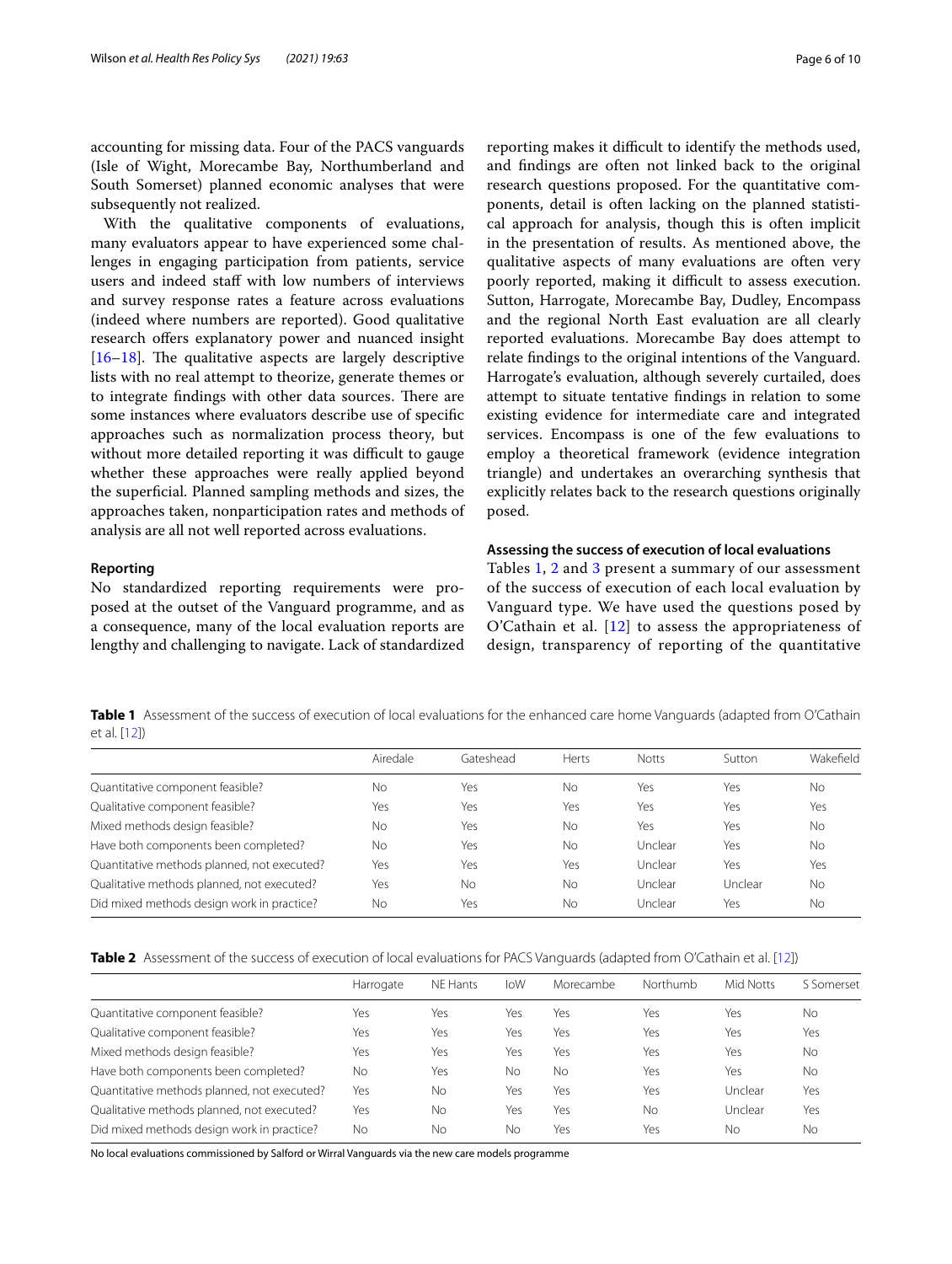**Table 3** Assessment of the success of execution of local evaluations for MCP Vanguards (adapted from O'Cathain et al. [12])

|                                             | BLC | Birmingham | Dudley  | Encompass Erewash S Notts |         |         | Sunderland | T Hamlets | W Wakefield |
|---------------------------------------------|-----|------------|---------|---------------------------|---------|---------|------------|-----------|-------------|
| Quantitative component feasible?            | Nο  | N/A        | Yes     | Yes                       | Yes     | Yes     | Yes        | Yes       | Yes         |
| Qualitative component feasible?             | Yes | Yes        | Yes     | Yes                       | Yes     | Yes     | Yes        | Yes       | Yes         |
| Mixed methods design feasible?              | No. | Yes        | N/A     | Yes                       | Yes     | Yes     | Yes        | Yes       | Yes         |
| Have both components been completed?        | No. | Yes        | N/A     | Yes                       | Nο      | Unclear | Yes        | Nο        | Yes         |
| Quantitative methods planned, not executed? | Yes | N/A        | Unclear | Yes                       | Unclear | Unclear | No.        | Yes       | No          |
| Qualitative methods planned, not executed?  | No  | No         | Unclear | Yes                       | Yes     | Unclear | No.        | Unclear   | Νo          |
| Did mixed methods design work in practice?  | No. | Yes        | N/A     | Yes                       | Nο      | Unclear | Yes        | Nο        | Yes         |

No local evaluations commissioned by Calderdale or Lakeside Vanguards. No details available for Fylde Coast, Stockport or West Cheshire. Sunderland assessment based on the North East Vanguard evaluation

and qualitative components, and the extent which what was planned was delivered. Where data-sharing agreements were lacking and or data access issues significantly curtailed prespecified analyses, we have classified the quantitative components as not feasible. In the enhanced care homes, planned quantitative analyses were either modified or not conducted. Although not without some operational challenges and acknowledged limitations, the regional North East evaluation would appear to represent the most coherent attempt to generate generalizable knowledge beyond their own setting. Of the others, the MCP Vanguard Encompass was one of the few evaluations to employ a theoretical framework (evidence integration triangle).

#### **Discussion**

Innovation in health service delivery without adequate evaluation can lead to misattribution of effects and worse, the wider adoption of ways of working without proven benefits over existing alternatives [19]. Independent local evaluation was a key pillar of the evaluation plan for the new care model Vanguard programme. NHS England made significant resources available to individual Vanguards to procure and fund a local evaluation from an independent evaluation partner(s). This review represents the first attempt to systematically assess the nature and quality of the evaluations commissioned and to capture methodological learning to inform future endeavours of this type. The synthesis summarizes a significant grey literature of local evaluation reports, not all of which are publicly available. By summarizing this evidence, we have ensured that the reports continue to be publicly available. This review therefore represents the only comprehensive mapping of what was commissioned and conducted and may serve as a key resource for researchers and policy-makers, both within the NHS and internationally.

#### **Limitations**

Whilst we have included 115 reports from local evaluations in this review. It is possible that we have not identifed some or that additional reports may have been submitted to the NHS England evaluation team after our synthesis was complete. We are also aware that evaluators have fed back their learning using means other than reports including slide sets, webinars and face-to-face interactions. Despite this, we think it unlikely that any unidentifed evaluations will be signifcantly diferent to those included in this review. Nor do we think the key themes we have identifed would difer signifcantly had we been able to comprehensively capture other modes of communication used by evaluators.

Poor reporting practices can seriously distort the available body of evidence and compromise its usefulness and reliability  $[20]$ . There is no definitive checklist for assessing the quality of mixed methods evaluations, and so there are some limitations with the approach we have employed. There is a degree of subjectivity in our assessments of the feasibility and appropriateness of each evaluation design. Reporting is as important a part of an evaluation as its design or analysis [13], and our assessments were often hampered by a lack of methodological specifcity in evaluation reports, making it difficult to make judgements about the extent to which individual components were either feasible or indeed realized. The criteria proposed by O'Cathain et al. at least provides a structure for assessing the feasibility, appropriateness and overall quality of evaluation design across Vanguards [12].

Although a signifcant amount of money was spent on commissioning and conducting multiple local evaluations, each was relatively small-scale and contextspecifc. It is perhaps unsurprising that the regionally funded evaluation of the fve North East Vanguards represents the most coherent attempt to address a wide range of questions through use of rigorous and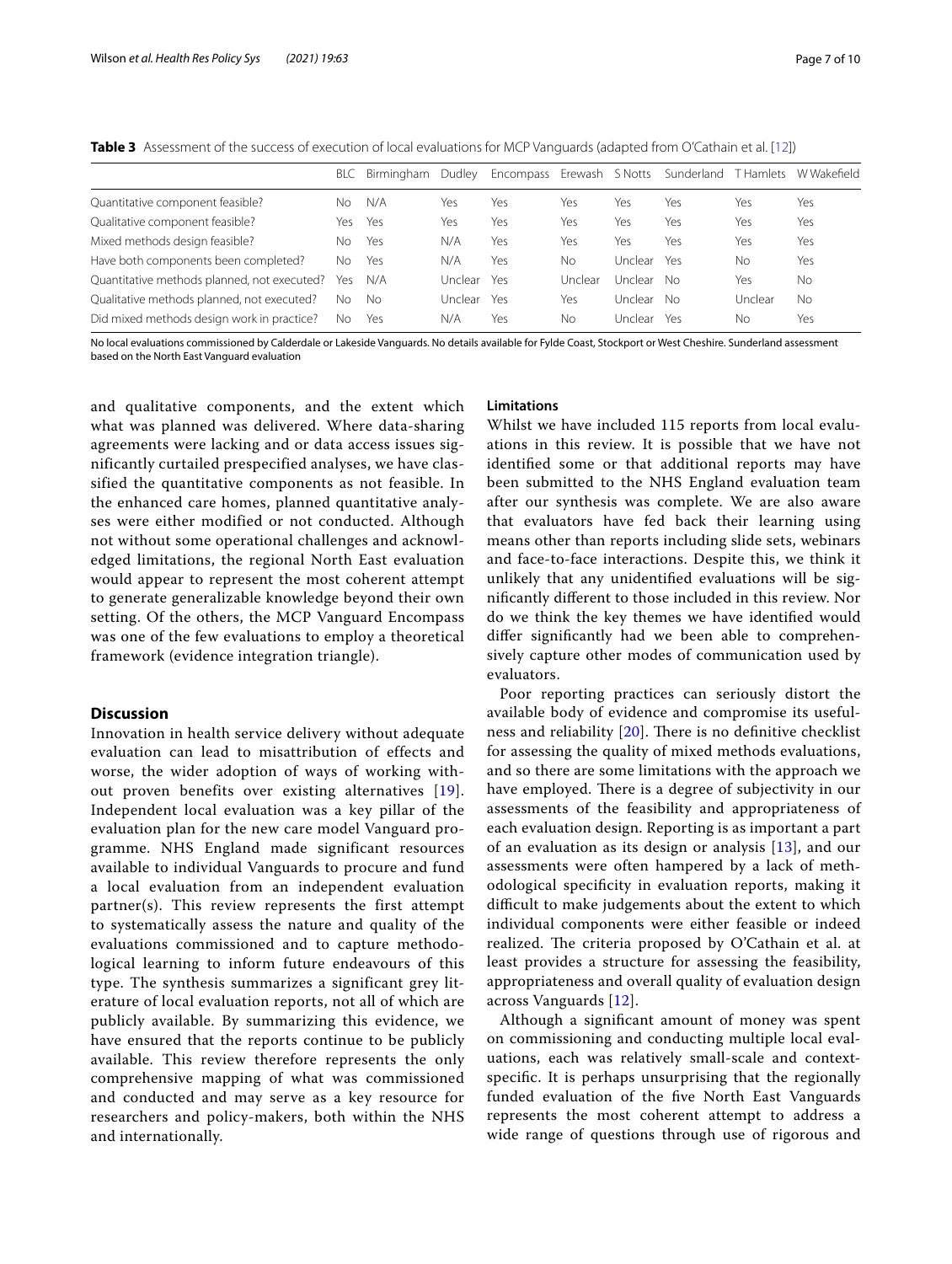transparent methods [21]. Each individual North East Vanguard also commissioned additional small-scale evaluations to explore aspects deemed locally important, but that fell outside of the regional evaluation. This suggests that NHS England's recognition of the need for "local evaluation for local people" was right but that achieving the balance between delivering a detailed understanding of what was working, why and how in each context [10, 11] and formative insight to shape local implementation was harder to operationalize in practice.

In keeping with other efforts to evaluate large-scale system change [22, 23], mixed methods were widely adopted to understand the nature of change eforts and how change occurred. Future evaluations of large-scale service change should continue to consider such a multifaceted approach but perhaps with less prescription of what should be explored in depth at the local level. In the evaluation of the New Models of Care Vanguard programme, the ability to deliver robust counterfactual analysis has been limited to the national-level evaluation teams [24–26]. Given the apparent challenges faced by local evaluation teams in trying to deliver counterfactuals (under resource constraints and limited time horizons), there is an argument that local analysis should focus on providing causal explanations for impact in a given context. Less local prescription may also be warranted for formative evaluation, exploration of local patient experience and/or on capturing the costs of local change. The relative success of the combined North East evaluation in surfacing common barriers and enablers of system change suggests a meso level of analysis through which generalizable knowledge can be generated. The aims of any evaluation strategy of course need to balance what is desirable with what is actually achievable within available time and resource constraints. Our synthesis highlights a number of common issues across the local evaluations. We summarize our recommendations for each of these as follows:

#### **Research questions**

Local evaluations were expected to generate evidence that would inform the main national evaluation questions set out by NHS England [10, 11]. Although originally issued as guidance, there is some evidence of a "lift and shift" approach to local question formulation with very literal use of the questions circulated by NHS England. This "lift and shift" may be rooted in the national emphasis on examining the entirety of a Vanguard's programme of activity. This meant that many Vanguards were often asking for an "evaluation of everything" when a more specifed approach to question formulation may have led to more focused/meaningful exploration of the specifc interventions/initiatives of the local Vanguards. The issue may have occurred because local Vanguard teams issuing tenders for the evaluation did not have specialist understanding of research/evaluation methodologies. It may therefore be benefcial for evaluators to be funded for a pre-evaluation stage [27]. Doing so may not only aid the development of evaluation questions that meet local expectations and national requirements, but also provide an opportunity to assess whether these can be addressed via locally available data and collection processes.

#### **Data sharing and other governance issues**

Data-sharing agreements and information governance more broadly posed a signifcant barrier to obtaining relevant data (this was especially, but not exclusively, true for the quantitative part of the analysis). This has signifcant implications for future evaluation programmes of this type. Indeed, it can be argued that without datasharing agreements in place from the outset, many plans for quantitative analysis were not feasible. Interviews with evaluation leads further supported this fnding and emphasized that even where solutions were eventually found, information governance procedures created signifcant delays that subsequently compromised the feasibility of original plans [14, 15]. Given this, the responsibility for data access may best lie with those specifying and then commissioning evaluations. Information governance agreements should be a priori established before the evaluation commences whenever possible; alternatively, evaluation plans should consider scenarios where data sharing cannot be established in determining what can be feasibly achieved.

#### **Counterfactuals**

Many of the evaluations could not obtain a suitable counterfactual. The data synthesis found that few local evaluations had the time, resources or skill sets to conduct comparative impact assessments on improvements to the quality and efficiency of care, while interviews with evaluation leads demonstrated that most interviewees did not see the counterfactual as useful and favoured other comparative methods. Obtaining a counterfactual may not be possible for local evaluations and may be best placed with national-level evaluations instead.

#### **Quality of research methods**

Evaluation leads often focused on the challenges associated with quantitative aspects of the evaluation. However, the evaluation synthesis highlighted that qualitative methods were often poorly executed (or written up in a way that suggests this). Many of the local evaluations did not offer explanations and/or nuanced insights into the Vanguard operation, and did not integrate with other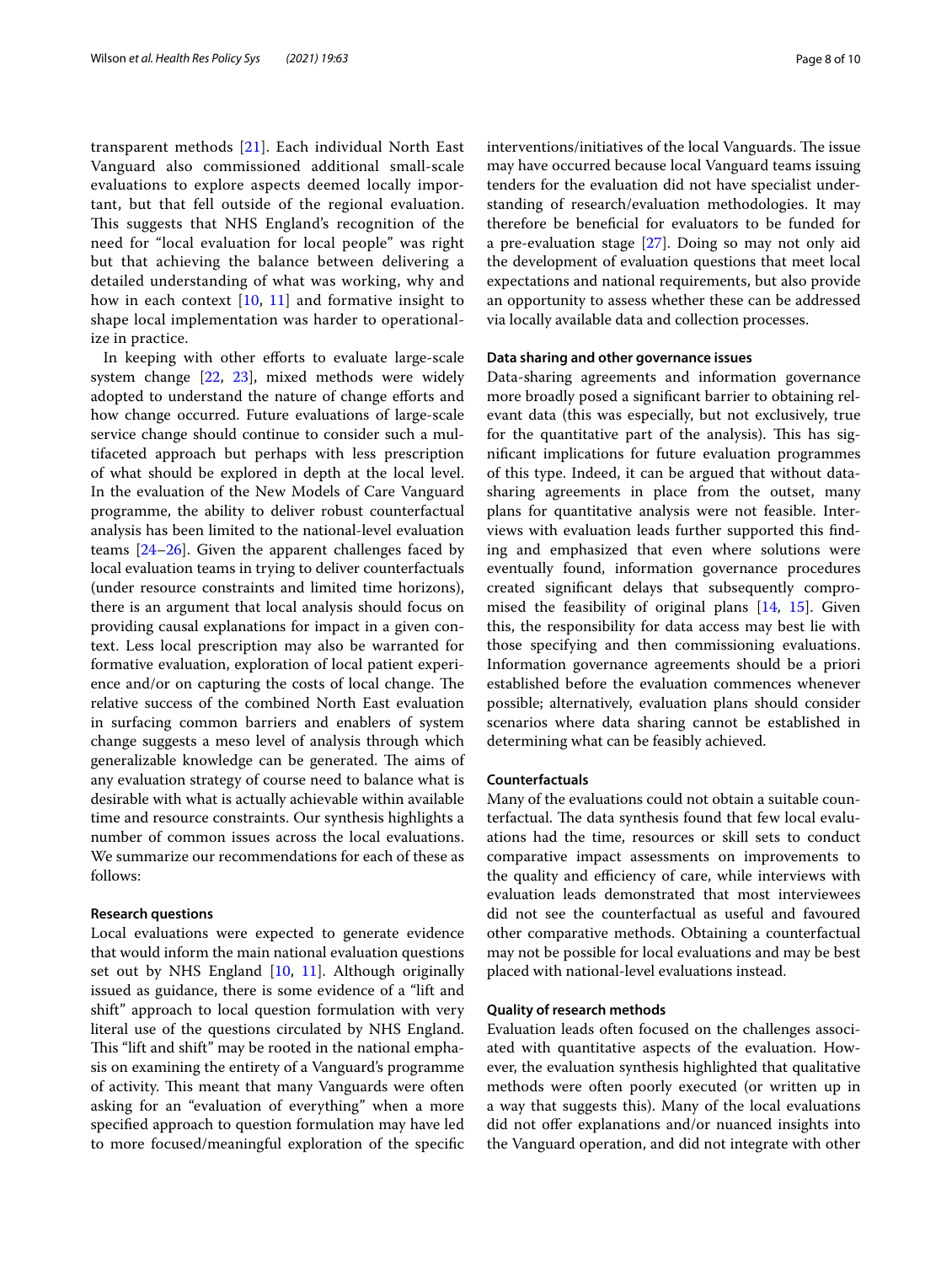data sources to explain or enhance the credibility of the findings. However, there were difficulties in gaining access to data and in engaging professionals and service users as research participants which may have limited the depth of analysis. How evaluations using both qualitative and quantitative methods will integrate fndings from both approaches should be clearly communicated from the outset.

#### **Reporting in general**

A key expectation of local evaluations was that eforts would be made to share local learning both between the Vanguards and more widely, to promote replicability and scale up. As with research generally, it is crucial that evaluators provide sufficient detail on their methods and the relationship between the analysis and the fndings in the report so that readers can assess the credibility of the fndings. No standardized reporting requirements were proposed at the outset of the Vanguard programme, and as a consequence, many of the local evaluation reports are lengthy and challenging to navigate. This lack of standardized reporting has made it difficult to identify the methods used and to describe the key fndings in relation to the questions posed. Poor reporting has been a barrier to learning in previous innovation programmes [28]. We therefore argue that a more consistent reporting style would have made the reports much more accessible and improved clarity on the methods used in the evaluations, thus ensuring that learning is systematically captured in a generalizable format.

#### **Conclusions**

The Vanguard programme was conceived as a series of locally driven attempts to transform and integrate health and care services that would contribute to the development of care model prototypes that could later be replicated rapidly across the rest of England. Signifcant investment was made in support and evaluation of each Vanguard by NHS England. This synthesis represents the only comprehensive attempt to capture methodological learning and may serve as a key resource for researchers and policy-makers seeking to understand investigating large-scale system change, both within the NHS and internationally.

#### **Abbreviations**

MCP: Multispecialty community provider; NHS: National Health Service; PACS: Integrated primary and acute care systems.

#### **Supplementary Information**

The online version contains supplementary material available at [https://doi.](https://doi.org/10.1186/s12961-021-00711-3) [org/10.1186/s12961-021-00711-3](https://doi.org/10.1186/s12961-021-00711-3).

**Additional fle 1.** Nature of local evaluations for enhanced care home Vanguards

**Additional fle 2.** Nature of local evaluations for PACS Vanguards

**Additional fle 3.** Nature of local evaluations for MCP Vanguards

**Additional fle 4.** Local evaluation questions

#### **Acknowledgements**

We are very grateful to the NHS England New Care Models support and evaluation team, who helped us to gain access to the relevant documents and answered queries patiently and promptly. We would also like to acknowledge the support and engagement of the wider research team, with whom these fndings have been discussed and refned, with particular thanks to Anna Coleman and Pauline Allen. The authors also thank Robbie Richey for assistance with document retrieval and initial data extraction for this review.

#### **Authors' contributions**

This study was originally conceived by PMW, who took overall responsibility for the conduct of the review. All authors were responsible for refning the synthesis, drafting the manuscript and revising it critically for important intellectual content. All authors read and approved the fnal manuscript, and PMW is the guarantor.

#### **Funding**

This draft evidence synthesis is part of independent research commissioned and funded by the NIHR Policy Research Programme (Ref: PR-R16-0516- 22001). The views expressed in this publication are those of the authors and do not necessarily refect those of the Policy Research Programme, NIHR, NHS England, the Department of Health, arm's length bodies or other government departments.

#### **Availability of data and materials**

All available data can be obtained from the corresponding author upon reasonable request.

#### **Declarations**

**Ethics approval and consent to participate**

Not applicable.

#### **Consent for publication**

Not applicable.

**Competing interests**

None declared.

#### **Author details**

<sup>1</sup> Centre for Primary Care and Health Services Research, University of Manchester, Manchester, UK. <sup>2</sup> Centre for Health Service Studies, University of Kent, Canterbury, UK.

Received: 1 April 2020 Accepted: 21 March 2021 Published online: 12 April 2021

#### **References**

1. Fisher ES, Shortell SM. Accountable care organizations: accountable for what, to whom, and how. JAMA. 2010;304(15):1715–6.